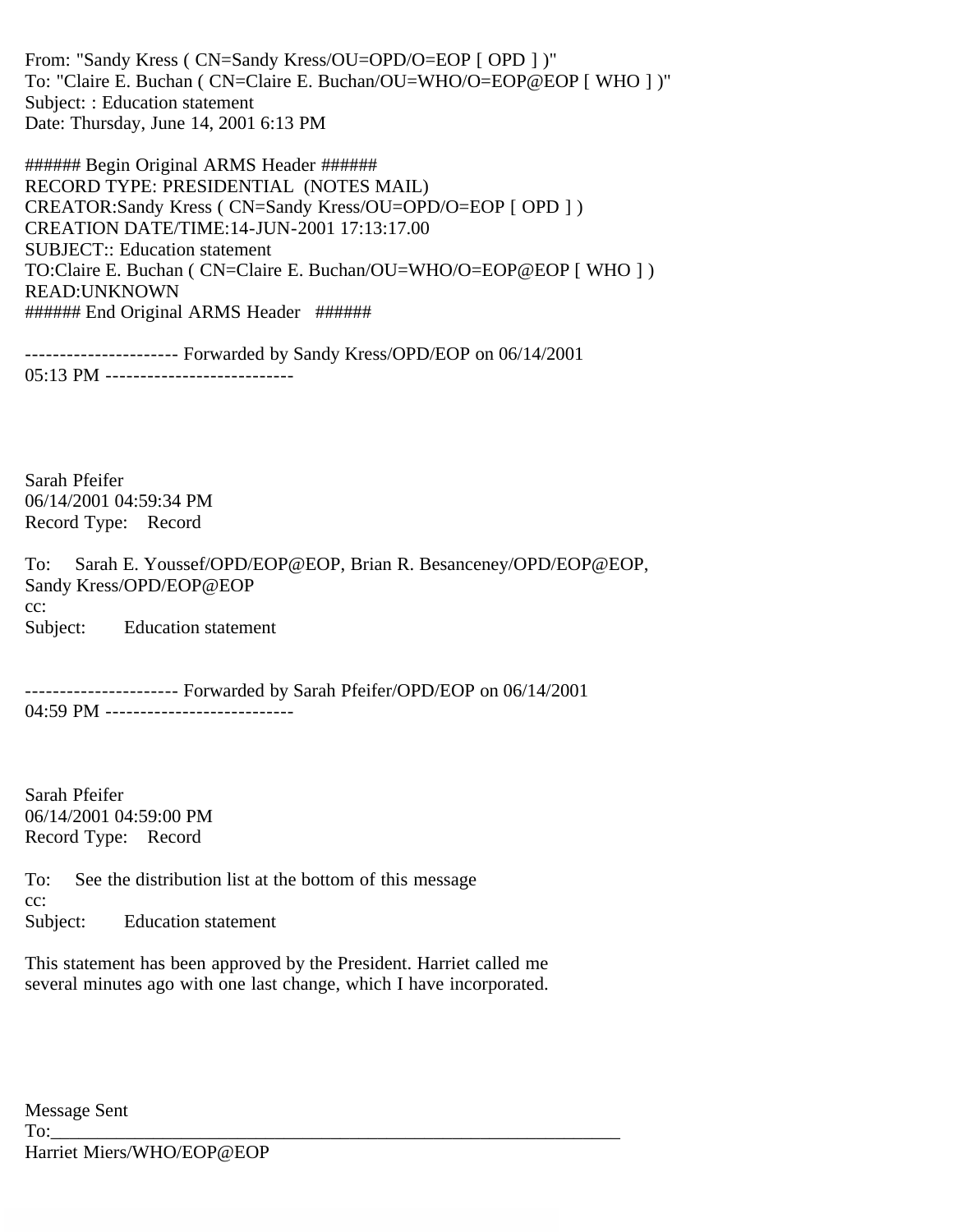John Gardner/WHO/EOP@EOP Barbara A. Barclay/WHO/EOP@EOP Debra D. Bird/WHO/EOP@EOP Carolyn E. Cleveland/WHO/EOP@EOP

ATT CREATION TIME/DATE: 0 00:00:00.00 File attachment <P\_5QBE2004\_OPD.TXT\_1>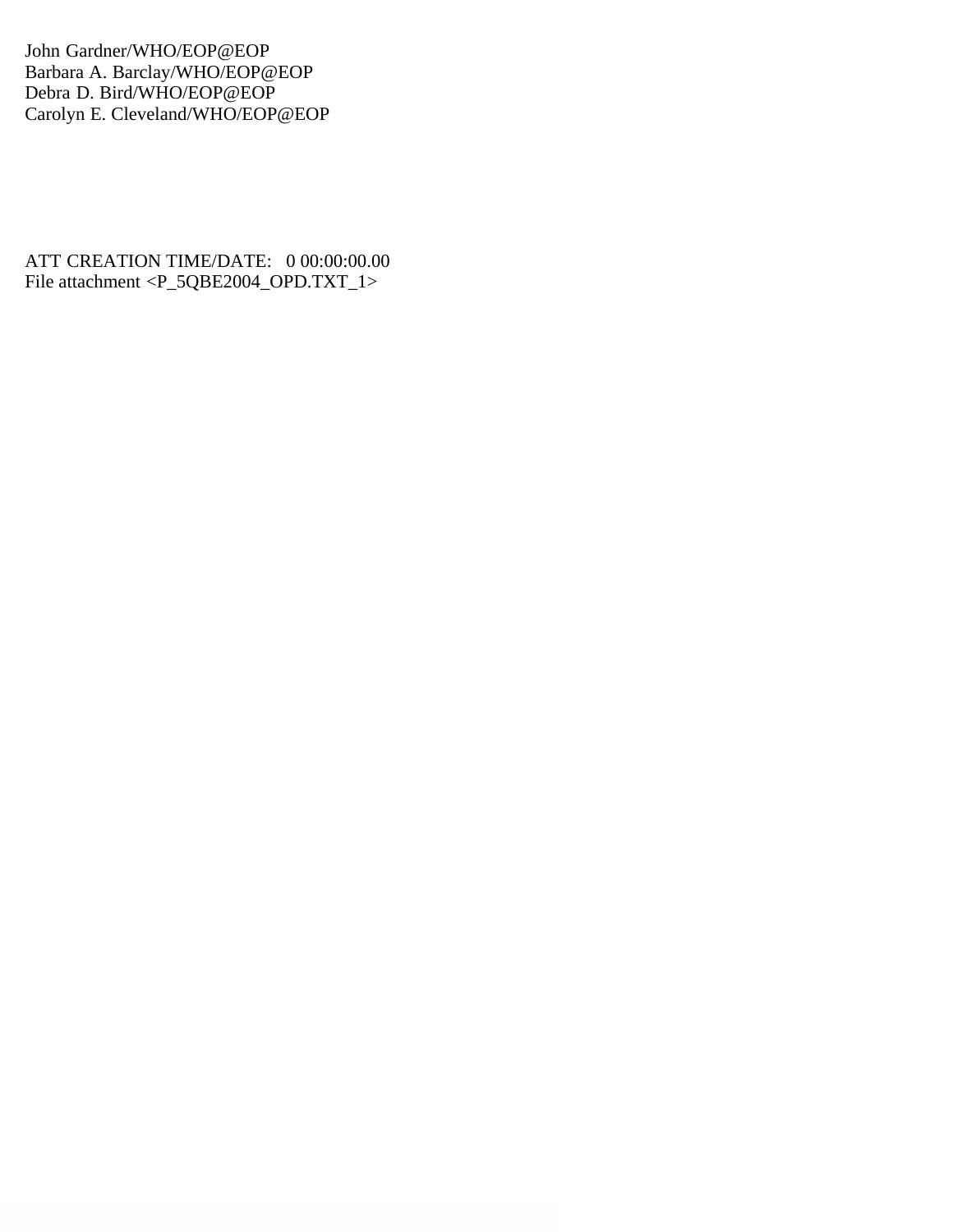## **The following document is attachment P\_5QBE2004\_OPD.TXT\_1**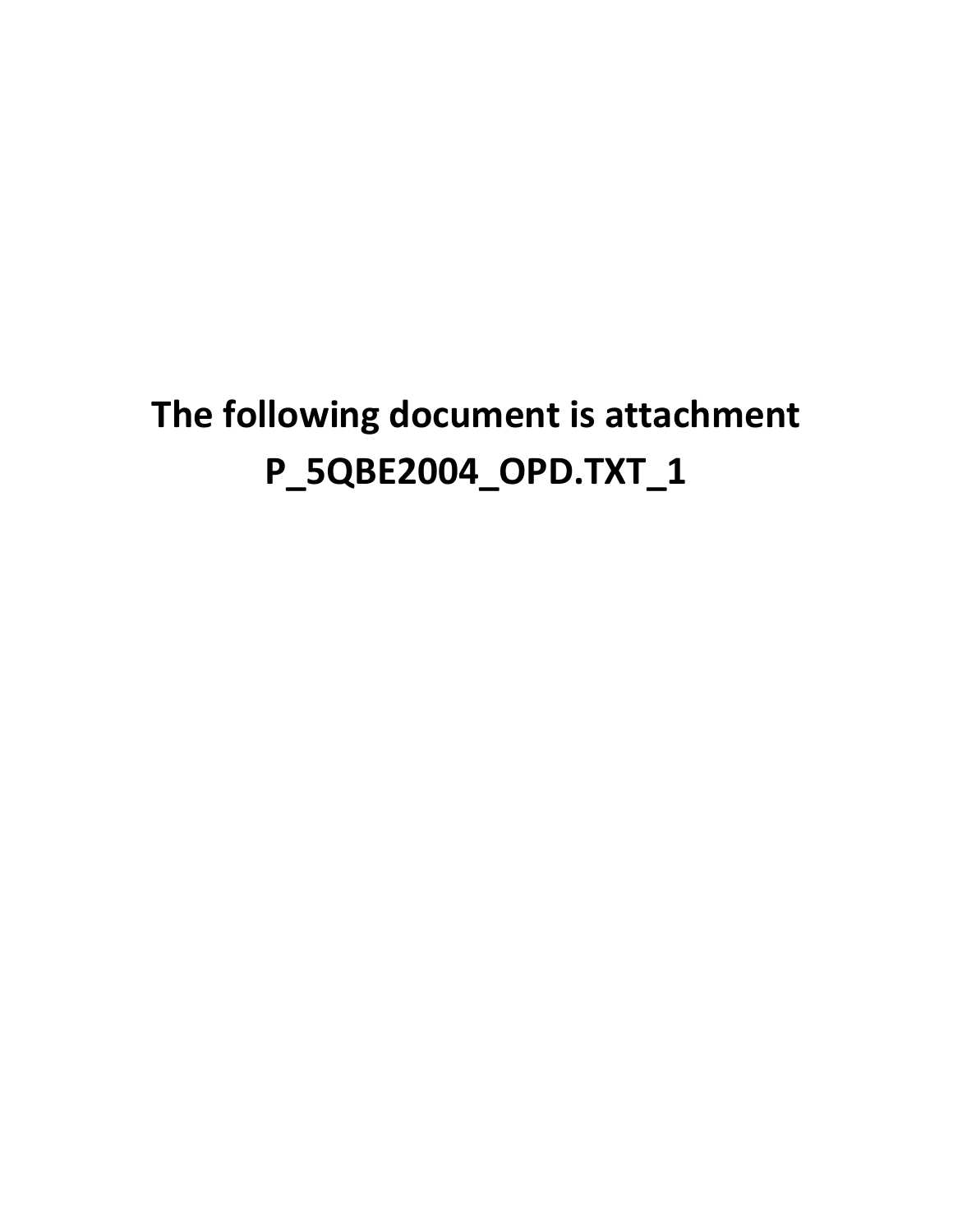## DRAFT PRESIDENTIAL STATEMENT ON PASSAGE OF SENATE EDUCATION BILL

I commend the Senate for passing an education reform bill that will significantly improve and strengthen our public schools. The reforms in this bill reflect the core principles of my education agenda: accountability, flexibility, local control, and more choices for parents. I congratulate Chairman Kennedy, Ranking Member Gregg, and all those Senators – Democratic, Republican, and Independent – whose hard work helped to produce this bill.

We are close to a monumental, bipartisan achievement. As a result of our efforts, we have wide agreement on the principles of education reform. I urge Congress to remain true to these principles during the upcoming conference committee.

Many also agree on the need to provide historic levels of funding to help states and local schools to implement these needed reforms. Additional spending on education surely is justified. But the increases must be carefully directed and effectively spent. In the past, increased spending and the creation of multiple new programs have not improved student achievement.

As a nation, we made a promise 36 years ago that disadvantaged children would be well educated in our country. We have not yet fulfilled that promise. Now we must. If we are to do so, we must change our approach. I challenge the House and Senate conferees to keep this imperative for real change in mind as they begin their deliberations. Empowering parents and educators closest to the children, insisting on real accountability for results, streamlining and placing more focus on proven programs, and increasing resources in an intelligent and